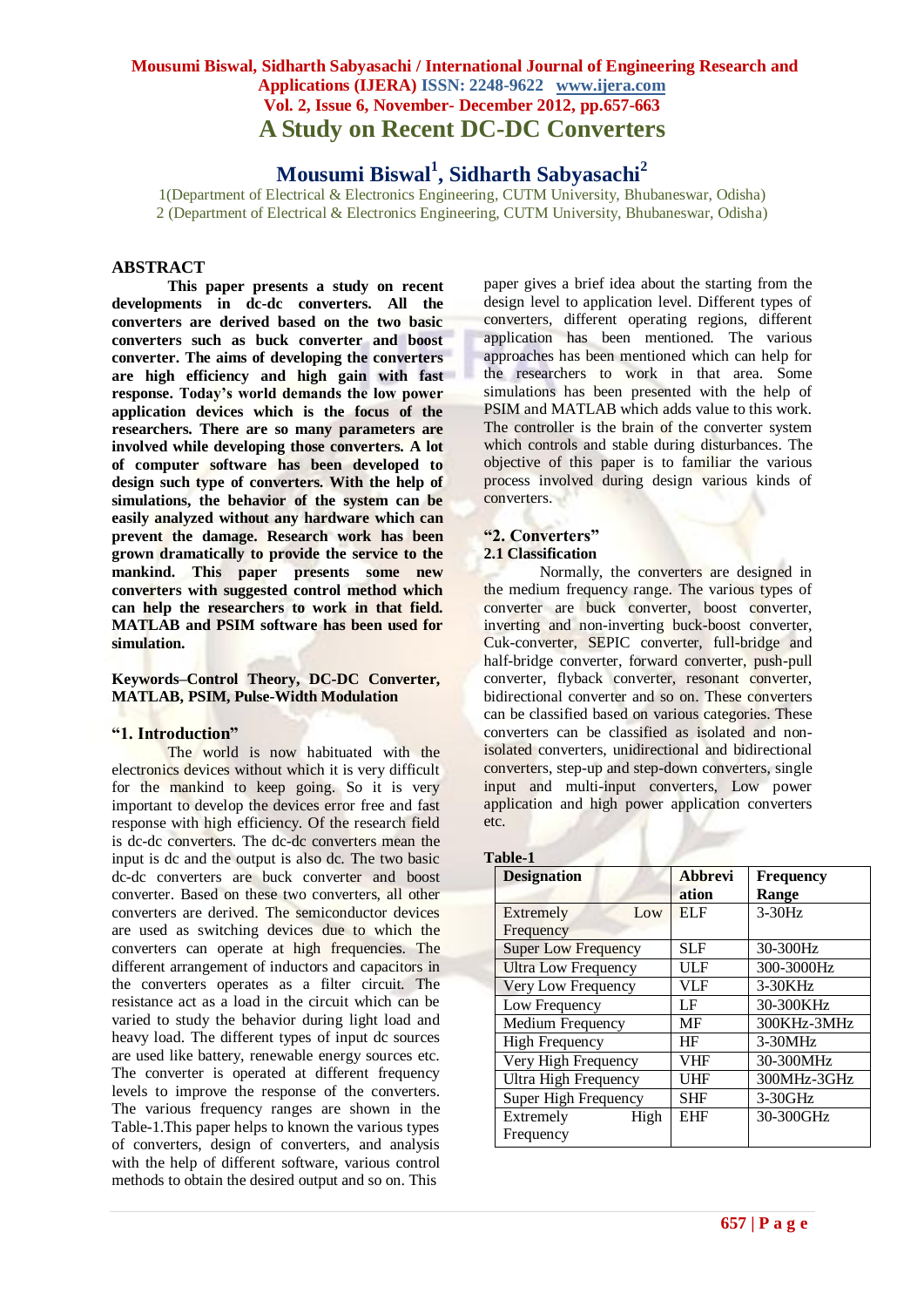There are different modes of operations comes into picture such as continuous conduction mode (CCM), discontinuous conduction mode (DCM), pseudocontinuous conduction mode (PCCM). There are three analysis studied in these converters. Those are steady state analysis, dynamic analysis and transient analysis. The converters are studied based on their efficiency, dynamic response, gain, switch stress, switching loss, robustness, voltage and current ripple, harmonics, wide operating range etc.

#### **2.2 Simulation**

Power electronics computer aided simulation and design (PE-CAD) tools play a vital role in the design and analysis of the converters. Various types of software are used to simulate those converters in the initial level. Different types of software are MATLAB, PSIM, PSPICE, SABER, and MULTISIM. There are also different simulations approaches are used for detailed studies such as device level simulation, circuit level simulation and system level simulation. Another classification is device level simulation and ideal level simulation. Different analysis which are available in different simulators are dc analysis (steady state analysis), ac analysis (variation in the parameters), transient analysis (large-signal analysis), periodic steady state analysis, dc sweep analysis, ac sweep/noise analysis, bios point calculation, Monte-Carlo/Worst-Case analysis (useful for sensitive analysis).

#### **2.3 Advantages**

The advantages of PE-CAD are: it is possible to study the effects of variations in linear and non-linear elements. There is a provision to obtain "fourier analysis" without using expensive wave form analyzers. It is possible to have optimum design of power electronics circuits. It is possible to identify the performance improvements and/or degradations. Evaluation of the effects of noise and signal distortion without the need for expensive measuring instruments is possible. Sensitive analysis is possible to determine the permissible bounds due to tolerance on every element value or parameters of the active elements.

#### **2.4 Limitations**

The various limitations are: they don't support an interactive method of solution. If the elements of a circuit are specified, the response can be predicted. On the other hand, if the response is specified, computer simulation packages can't be used to synthesize the circuit elements. Effects such as electro-magnetic interference (EMI), packaging and thermo-mechanical phenomena are usually not considered in the simulation, although they may have a very important effect on the design of the circuit. Computer simulation packages can't provide 3-D simulation of power electronic circuits where

simulation model of electro-mechanical, magnetic, thermal and mechanical properties are sometime critical. They are not interactive, i.e, the circuit can't be analyzed for various component values without any further simulations.

#### **2.5 Filters**

All power electronics converters are nothing but filters. Different types of filters give specific name for our convenient. While designing the filters, maximum power transfer theorem is applied to power electronics circuit. Filters can be designed for input port as well as output port. Filters can be classified based on different categories. Based on the frequency, the filters are classified as: low pass filter, high pass filter, band pass filter, band stop filter. Based on the components used, the filters are: analog filters, digital filters, anti-alias filter, and notch filter. Based on the quantity of filtering, the classification is: voltage filter, current filter, ac filter and dc filter. Based on the function, the filters are: EMI filter and line filter. Another classification is active filter and passive filter. The frequency range for which a given filter is to be designed leads to different kinds of filters. Frequency range is related to the amount of power processing in the converters. So filter designs plays an important role in the converter circuit.

# **"3. Controller"**

As we have said the controller is the brain of the converter where the converter is treated as the heart. The converter produces a desired output which is required for the load connected at the output of the converter. Due to the disturbances occur in the converter, the load always not getting the constant desired output. Sometimes, the converter goes unstable which affects the load. So to maintain the required output constant, controller is needed. There are various kind of controllers used in the converter to improve the stability as well as the efficiency. The controllers are also categorized depending upon its use in the converters. It may be analog controller or digital controller. The list of various control methods are voltage mode control, current mode control, proportional control, integral control, derivative control, PID control, adaptive control, pulse-width-modulation control, pulseskipping modulation control, fuzzy logic control, neural network control, variable structure control, sliding mode control, hysteresis control, fixed frequency boundary control, predictive control etc. Each and every control method has advantages and disadvantages. The use of controller depends on the application. The controllers can be feedback as well as feed-forward. For feedback control, various parameters are fed back and compare with the reference values. The feedbacks parameters are output voltage, load current, inductor current etc. Different controllers can also be combined to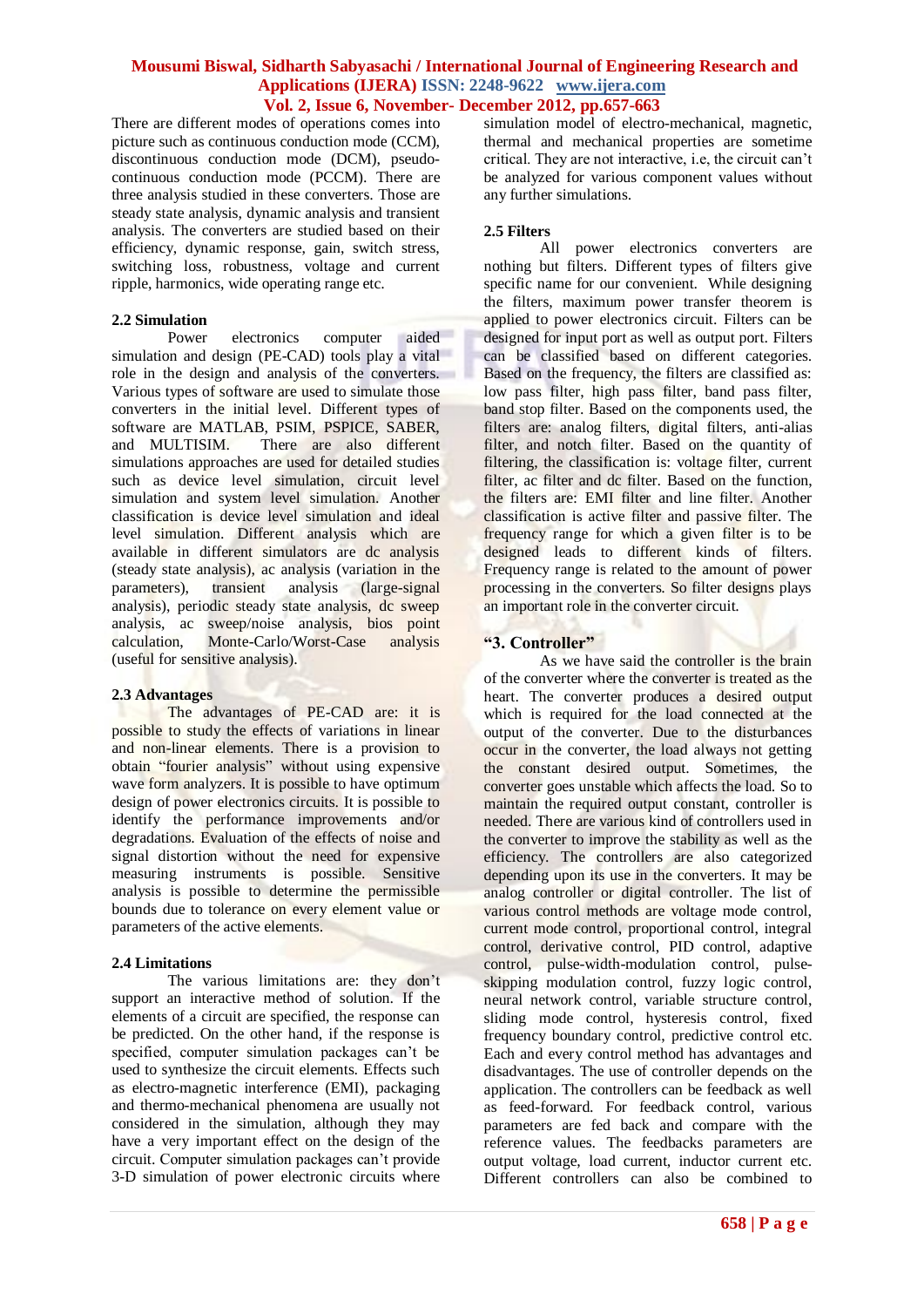improve the response. Such combinations are like sliding mode controllers with constant switching frequency, fixed-frequency Pulsewidth modulation based quasi-sliding mode control, PWM based sliding mode control, neuro-fuzzy control. The aim of all type of controllers is to operate the converter in the desired output range and there should be minimum effect due to the external disturbances.

#### **"4. Recent Converters"**

The recent converters are the modifications of the basic converter which increases the operating regions. The converters can be modified by adding inductor and capacitor which increases the order of the converters. Some examples are adaptive hysteresis control of  $3<sup>rd</sup>$  order buck converter, predictive controller for fourth order buck converter etc. Multi-input converter can be obtained by adding more than one input sources in the converter. So rigorous study is required by applying different control methods.

#### **4.1 Bidirectional Converter**

One such type of converter is bidirectional buck-boost converters. In this type of converters, one direction is used to step-up the voltage and another direction is used to step-down the voltage. It is like the charging and discharging of the converter. It can be operated in CCM as well as DCM.



**Fig. 1 Bidirectional dc-dc converter**

The Fig.1 shows one of the bidirectional dc-dc converter. It is using four controlled switching devices. The left side of the converter is used as high voltage side and right hand side is used as low voltage side. Two capacitors with same rating are used in the high voltage side to maintain the half of the input voltage constant. A lot of work is done for designing the conververter. But few work has been done for controlling this converter. The logic can be developed where the converter can operate buck or boost mode where the power is flowing from left to right. Similarly, the logic can also be developed to operate the converter in buck as well as boost mode

during right to left power flow. The converter is studied in CCM mode and DCM mode which can be extended to PCCM mode. Another such type of converter is shown in Fig.2 where coupled inductor is unsed to transfer the power. Mostly, these type of converters has ben stuided to increase the voltage gain and low power applications. Other areas like improvement of transient response, stability analysis need to be studied.



**Fig. 2 Bidirectional dc-dc converter with coupled inductor**

#### **4.2 Transformer-less dc-dc converter**

In the Fig. 2, the controlled switch which is connected in the load side is replaced by the diode and it is represented in Fig. 3. This converter describes the CCM and DCM operation with high step up voltage gain.



**Fig. 3 High step up dc-dc converter**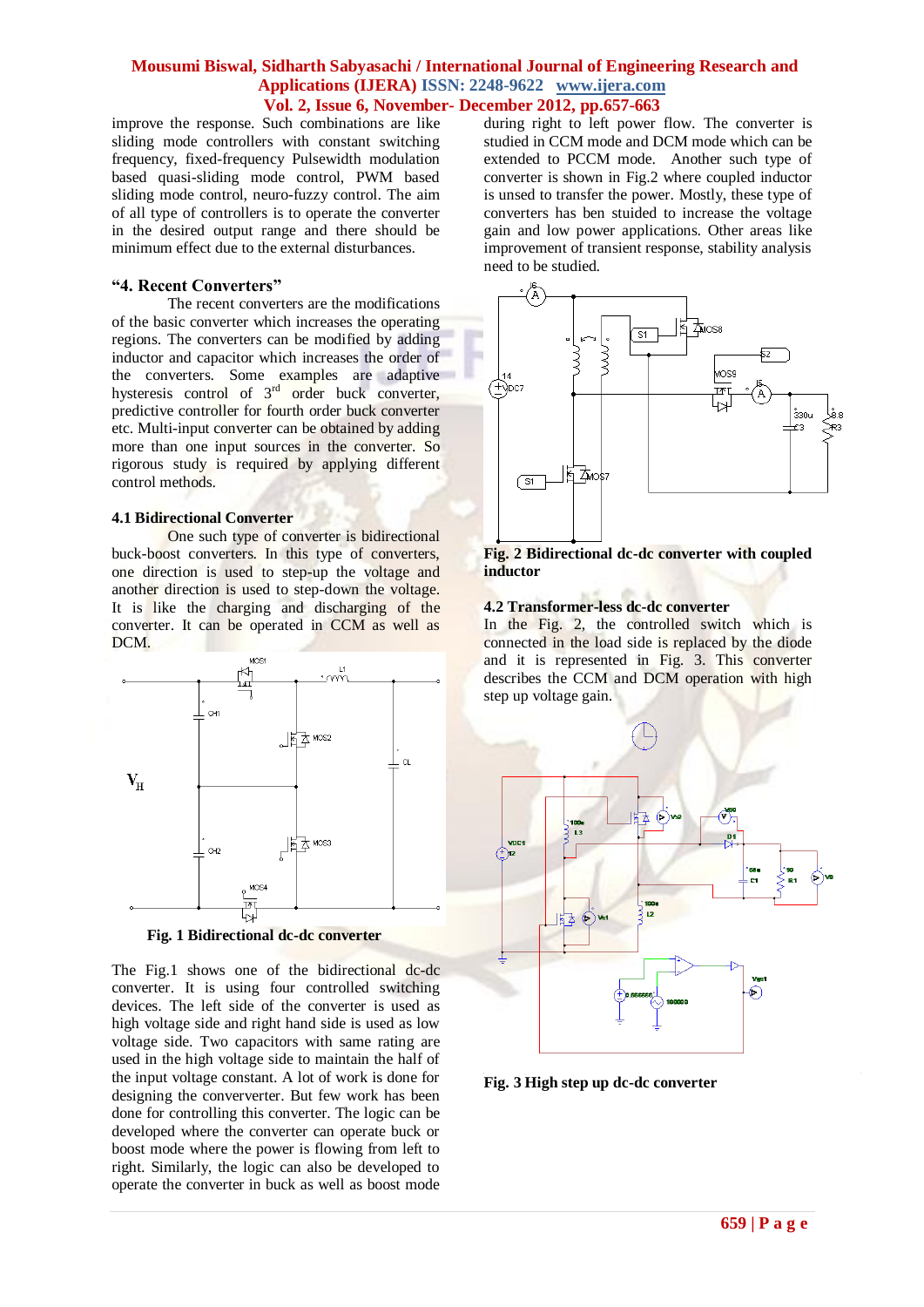

**Fig.4. Simulation result of output voltage, diode voltage and switch voltage**



**Fig.5. Boundary condition of the converter**

Fig.5 shows the operating region of DCM and CCM with the boundary condition. The circuit is simulated in the open loop condition.

#### **4.3 A step down dc-dc converter with low output voltage and high output current application**

The Fig. 6 shows the converter which is applicable for low output voltage and high output current application. The voltage gain of the proposed converter is half of the conventional buck converter with reduced current stresses on power devices and low output-current ripple are reduced. The proposed converter can achieve high step-down voltage gain with appropriate duty ratio. The two switches interleaved controlled converter inhibits a self-current balanced characteristics and thus no current balanced controlled circuit is required.



**Fig.6. dc-dc step-down converter**



**Fig.7. Voltage across each controlled switch**



**Fig.8. Voltage across inductor L1 and L2**



**Fig.9. Current across inductor L1 and L2**





 **Fig.10. Output Current**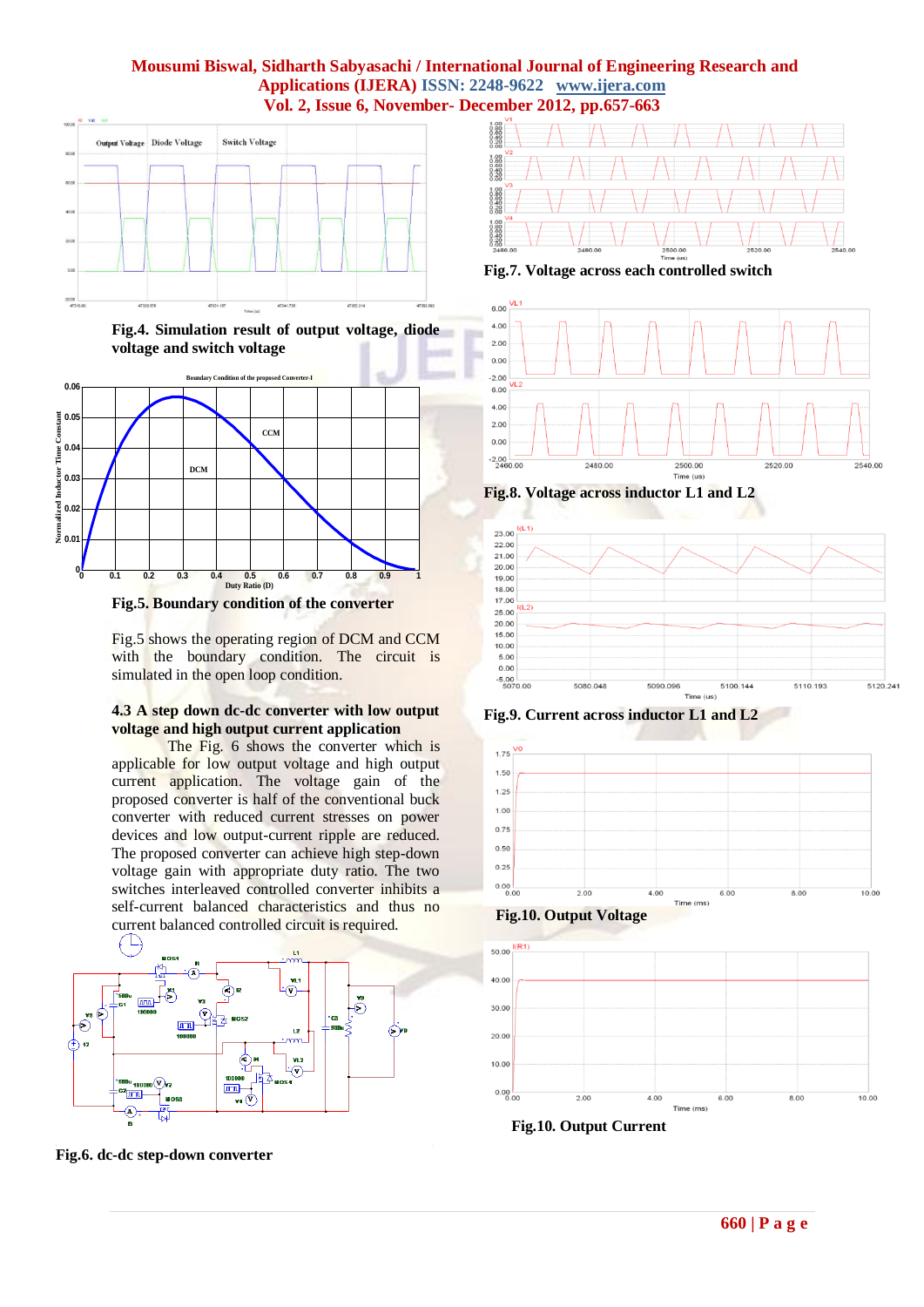The Fig. 7 to 10 shows various waveform the converter after simulating the converter in the PSIM. A control method can be applied to this converter to continue research in this converter. The circuit parameters which are used during simulation are Vin=12V, Vo=1.5V,D=0.25, Io=40A, Fs=100KHz, C1=C2=560µF, L1=L2=4.7µH, Co=560µF. The voltage gain=G=Vo/Vin=D/2.

#### **4.4 A novel high step-up dc-dc converter for a micro-grid system**

A proposed novel high step-up dc-dc converter for a distributed generation system is shown in the Fig.11. The efficiency of the converter is improved by reducing the reverse-recovery problem of the diode. The voltage stresses on the main switch and output diode are reduced by a passive clamp circuit. The proposed converter adds two pairs of additional capacitors and diodes to achieve high step-up voltage gain. Two capacitors are charged in parallel and discharged in series by the coupled inductor to achieve high step-up voltage gain with an appropriate duty ratio. The advantages of the proposed converter are:-

(a) It has low conduction loss.

(b) It allows significant weight and volume reduction compared with other converter.

(c) Voltage stresses on the main switch and output diode are reduced.

(d) Reverse-recovery problems in the diodes are alleviated, and thus high efficiency can be achieved.



**Fig.11. A novel high step-up dc-dc converter**



**Fig.12. Output Voltage**











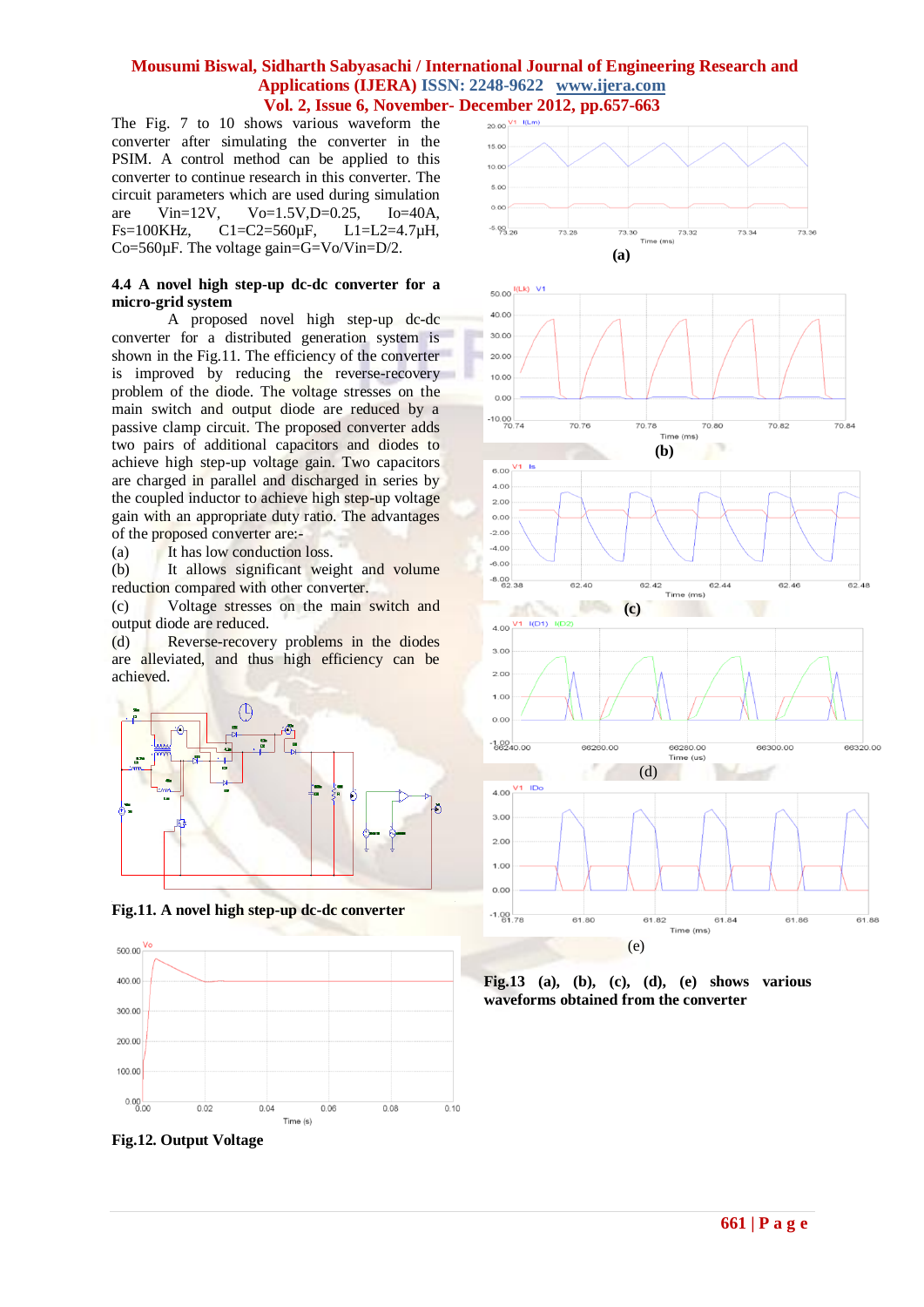





**Fig.14. Boundary condition of the proposed converter**

#### **"5. Conclusion"**

This paper gives a brief study on the design of the converter and various control methods are mentioned. The role of controller is important while it is using for a particular application. Various filter selection helps to reduce the harmonics in the converter. Different simulations are used for different analysis. Various converters are designed based on the basic converters by modifying the circuit parameters. Steady state and transient analysis is essential for the converter during disturbances. Some of those converters are simulated and presented in this paper. It is not so difficult to analyze a converter and apply control method to those converters. Various areas can be elaborated with a single converter. This paper helps as a guideline to study the dc-dc converters. The converters can be analyzed by using state space analysis which is not mentioned in this paper. The converter as well as the controller can be converted into digital domain.

#### REFERENCES

[1]. Shih-Ming Chen, Lung-Sheng Yang, Tsorng-Juu Liang, and Jiann-Fuh Chen, "A Cascaded High Step-Up DC-DC Converter With Single Switch for Microsource Applications," *IEEE Trans. on Power*  *Electron., vol. 26, no. 4, pp.1146-1153, April 2011*.

- [2]. Yi-Ping Hsieh, Lung-Sheng Yang, Tsorng-Juu Liang, and Jiann-Fuh Chen, "A Novel High Step-Up DC-DC Converter for a Microgrid System," *IEEE Trans. on Power Electron., vol. 26, no. 4, pp.1127-1136, April 2011*.
- [3]. Chih-hsien Hsieh, Lung-Sheng Yang, Tsorng-Juu Liang, Jiann-Fuh Chen, Ray-Lee Lin, and Kai-Hui Chen, "Analysis and Implementation of a DC-DC Step-Down Converter for Low Output-Voltage and High Output-Current Applications," *IEEE International Symposium on Circuits and Systems (ISCAS), Proceedings of 2010, pp. 3697-3700*.
- [4]. Lung-Sheng Yang, Tsorng-Juu Liang, and Jiann-Fuh Chen, "Transformerless DC-DC Converters With High Step-Up Voltage Gain," *IEEE Trans. on Ind. Electron., vol. 56, no. 8, pp.3144-3152, Aug. 2009*.
- [5]. Matsuo, Hirofumi; Kurokawa, Fujio; , "New Solar Cell Power Supply System Using a Boost Type Bidirectinal DC-DC Converter," *Industrial Electronics, IEEE Transactions on* , vol.IE-31, no.1, pp.51- 55, Feb. 1984.
- [6]. Henn, G.A.L.; Barreto, L.H.S.; Oliveira, D.S.; da Silva, E.A.S.; , "A novel bidirectional interleaved boost converter with high voltage gain," *Applied Power Electronics Conference and Exposition, 2008. APEC 2008. Twenty-Third Annual IEEE* , vol., no., pp.1589-1594, 24-28 Feb. 2008.
- [7]. Ci-Ming Hong; Lung-Sheng Yang; Tsorng-Juu Liang; Jiann-Fuh Chen; , "Novel bidirectional DC-DC converter with high step-up/down voltage gain," *Energy Conversion Congress and Exposition, 2009. ECCE 2009. IEEE* , vol., no., pp.60- 66, 20-24 Sept. 2009.
- [8]. Liao, W.C.; Liang, T.J.; Liang, H.H.; Liao, H.K.; Yang, L.S.; Juang, K.C.; Chen, J.F.; , "Study and implementation of a novel bidirectional DC-DC converter with high conversion ratio," *Energy Conversion Congress and Exposition (ECCE), 2011 IEEE*, vol., no., pp.134-140, 17-22 Sept. 2011.
- [9]. Lung-Sheng Yang; Tsorng-Juu Liang; "Analysis and Implementation of a Novel Bidirectional DC–DC Converter," *Industrial Electronics, IEEE Transactions on* , vol.59, no.1, pp.422-434, Jan. 2012.
- [10]. Yu Du; Huang, A.Q.; Mengqi Wang; Lukic, S.M.; , "A novel high step-up ratio bi-directional DC-DC converter," *Applied*